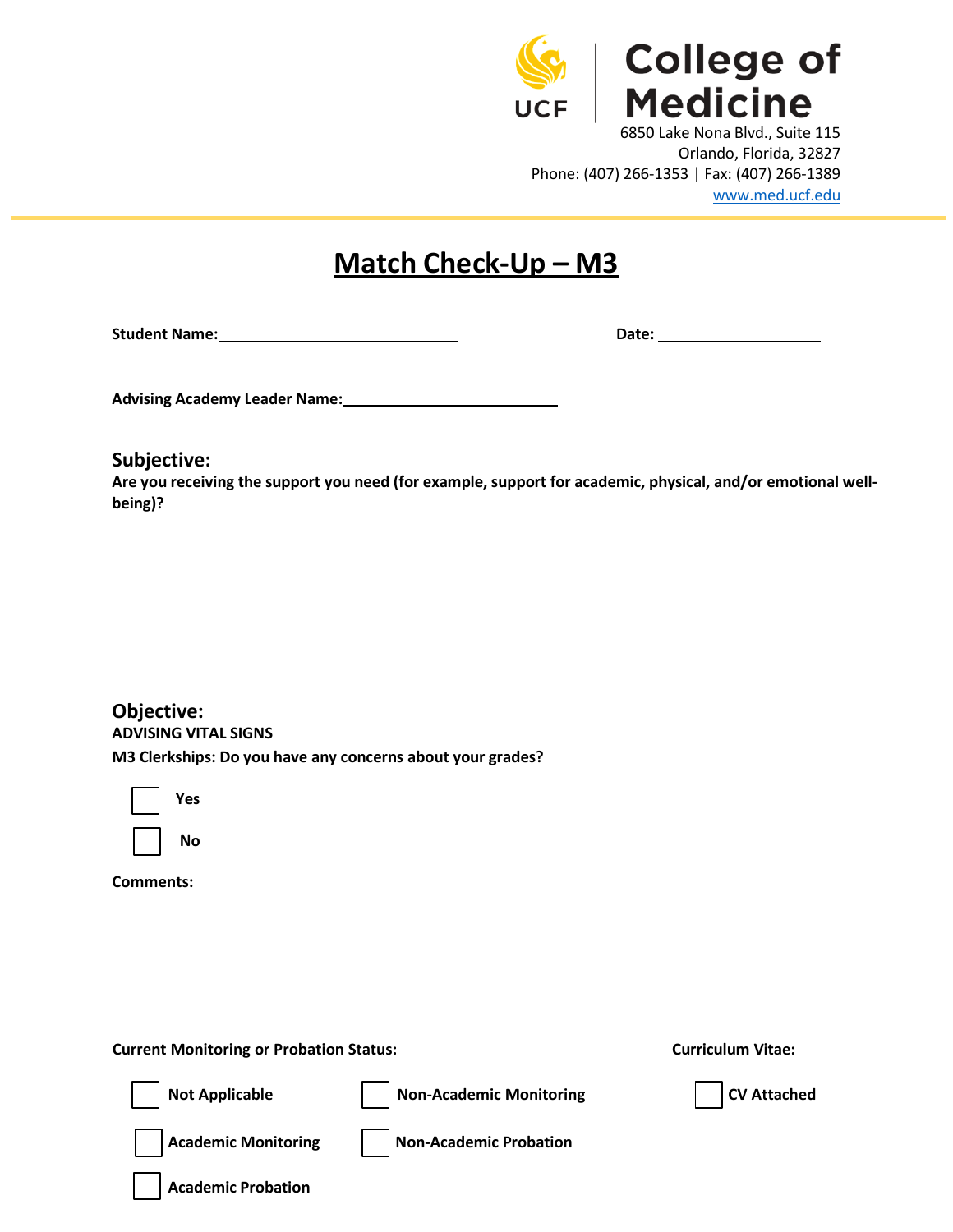**Specialty(ies) Being Considered:**

**Discuss clerkship narratives. Any concerns or surprises?**

**Research: Are you interested or involved in any research? Any challenges?**

**Extracurricular Activities: What extracurricular activities are you involved in? Any leadership roles? Member of any professional societies?**